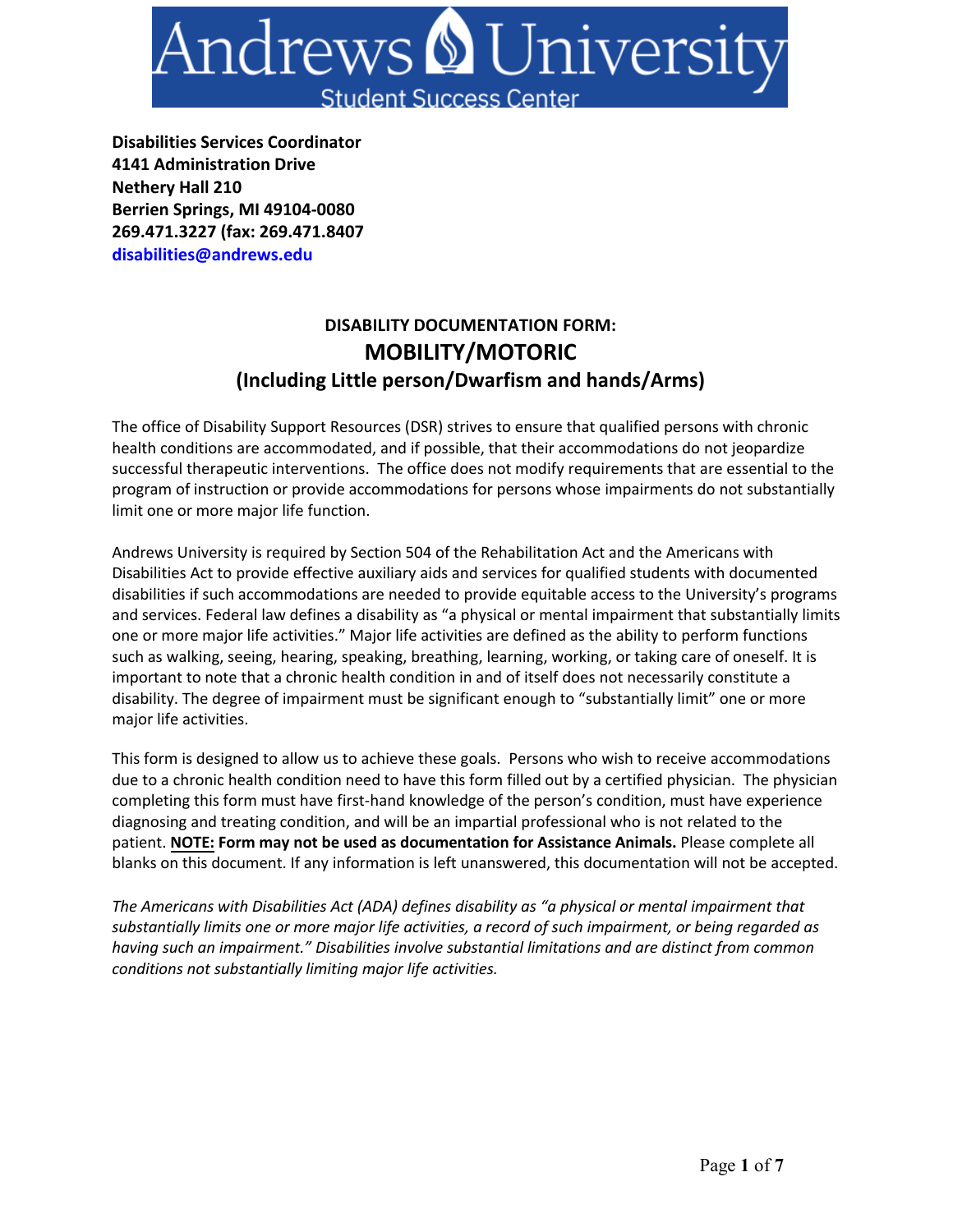## **Client Information (to be completed by the client)**

|                                                                          | of Birth: ______________________________Client Student ID#: _____________________ |  |  |  |  |
|--------------------------------------------------------------------------|-----------------------------------------------------------------------------------|--|--|--|--|
| Certifying Professional (to be completed by the certifying professional) |                                                                                   |  |  |  |  |
|                                                                          |                                                                                   |  |  |  |  |
|                                                                          |                                                                                   |  |  |  |  |
| License Type:                                                            |                                                                                   |  |  |  |  |
|                                                                          |                                                                                   |  |  |  |  |
|                                                                          |                                                                                   |  |  |  |  |
|                                                                          |                                                                                   |  |  |  |  |
|                                                                          |                                                                                   |  |  |  |  |
| Area Code: (_______) Phone Number ______________________                 |                                                                                   |  |  |  |  |
|                                                                          |                                                                                   |  |  |  |  |
|                                                                          |                                                                                   |  |  |  |  |
|                                                                          |                                                                                   |  |  |  |  |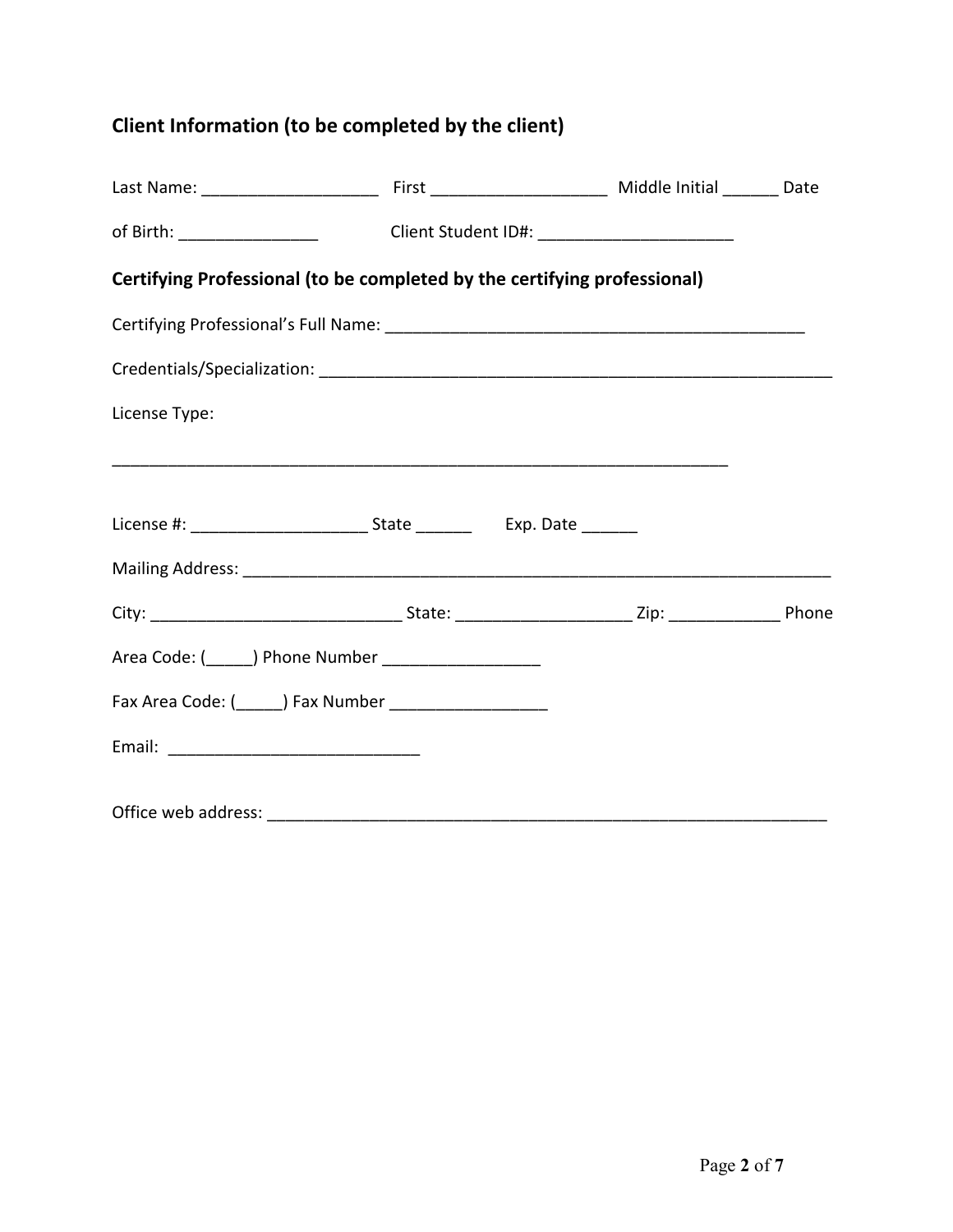**Diagnosis/Diagnoses**: Please include DSM or ICD Codes and name of condition(s)

|                                                                                                                                                                                               |                                | Date of onset: ______________ Date of diagnosis: _____________ |                 |  |  |
|-----------------------------------------------------------------------------------------------------------------------------------------------------------------------------------------------|--------------------------------|----------------------------------------------------------------|-----------------|--|--|
| Diagnostic Tools: How did you arrive at your diagnoses? Describe diagnostic tools and<br>assessments you have used:<br>$\Box$ Medical testing or evaluation (e.g. MRI, X-ray, Physical exam): |                                |                                                                |                 |  |  |
| $\Box$ Interviews with the client                                                                                                                                                             |                                |                                                                |                 |  |  |
| $\Box$ Interviews with other persons                                                                                                                                                          |                                |                                                                |                 |  |  |
| $\Box$ Medical history                                                                                                                                                                        |                                |                                                                |                 |  |  |
| $\Box$ Self-rated or interviewer rated scales                                                                                                                                                 |                                |                                                                |                 |  |  |
| $\Box$ Other                                                                                                                                                                                  |                                |                                                                |                 |  |  |
| Client's last appointment: (Check One)                                                                                                                                                        |                                |                                                                |                 |  |  |
| $\Box$ Less than a Month $\Box$ Less than a year $\Box$ Greater than one year                                                                                                                 |                                |                                                                |                 |  |  |
| Please record the client's appointment/treatment frequency:                                                                                                                                   |                                |                                                                |                 |  |  |
|                                                                                                                                                                                               |                                |                                                                |                 |  |  |
| Characteristics of Limiting Condition(s): (Check Appropriate Terms)                                                                                                                           |                                |                                                                |                 |  |  |
| $\Box$ Permanent                                                                                                                                                                              | $\Box$ Temporary $\Box$ Stable |                                                                | $\Box$ Episodic |  |  |
| $\Box$ Slow Progression<br>$\Box$ Rapid Progression                                                                                                                                           |                                | $\Box$ Improving                                               |                 |  |  |
| If temporary, expected duration until: _______________                                                                                                                                        |                                |                                                                |                 |  |  |
| Additional comments/information:                                                                                                                                                              |                                |                                                                |                 |  |  |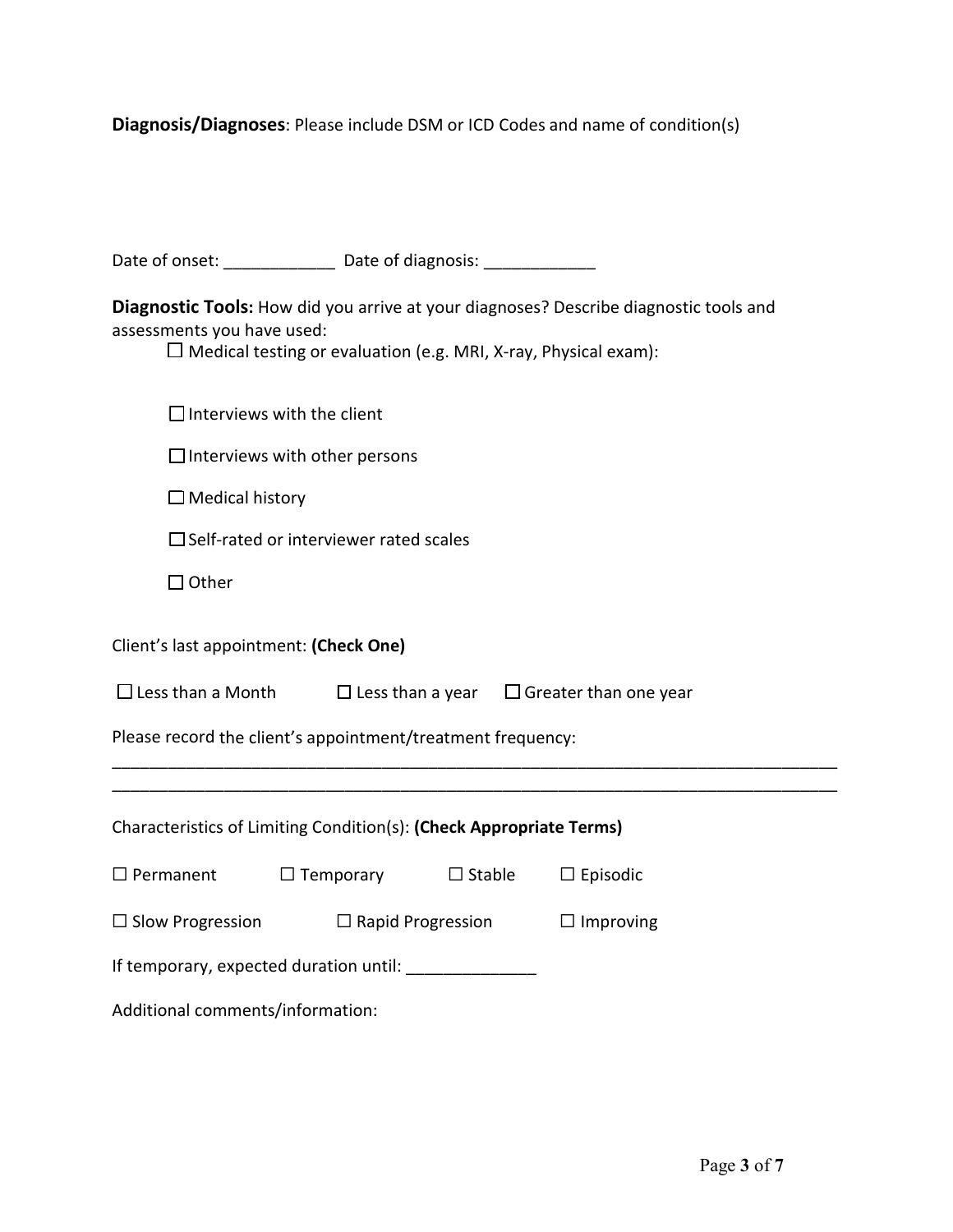## **Medication, Treatment, and Prescribed Aids**

What treatment, medication and prescribed aids are currently being used to address the diagnosis/diagnoses above?

Does the client use any of the following aids for mobility? (Check all that apply)

|                                                                         |                                                                                | $\Box$ Manual wheelchair $\Box$ Power-Assisted wheelchair $\Box$ Electric wheelchair |  |  |  |
|-------------------------------------------------------------------------|--------------------------------------------------------------------------------|--------------------------------------------------------------------------------------|--|--|--|
| $\Box$ Powered Scooter $\Box$ Knee Scooter $\Box$ Prosthetic            |                                                                                | $\Box$ Cane                                                                          |  |  |  |
|                                                                         | $\Box$ Crutches $\Box$ Walker $\Box$ Brace/Orthotics/AFO $\Box$ Wheeled caddie |                                                                                      |  |  |  |
| $\Box$ Service dog $\Box$ Personal Assistant Services (PAS)             |                                                                                |                                                                                      |  |  |  |
| Can the client walk more than 200 feet without having to stop and rest? |                                                                                |                                                                                      |  |  |  |
| Yes $\bigcirc$ No $\bigcirc$ If no, expected duration until:            |                                                                                |                                                                                      |  |  |  |
| Is the client authorized for State of Michigan Handicap Parking?        |                                                                                |                                                                                      |  |  |  |
| Yes $\bigcirc$ No $\bigcirc$ If yes, expected duration until:           |                                                                                |                                                                                      |  |  |  |

Fully describe impact of medication side-effects that may adversely affect the client's academic or workplace performance:

Is the client compliant with medication and prescribed aids as part of the treatment plan? If no, please explain: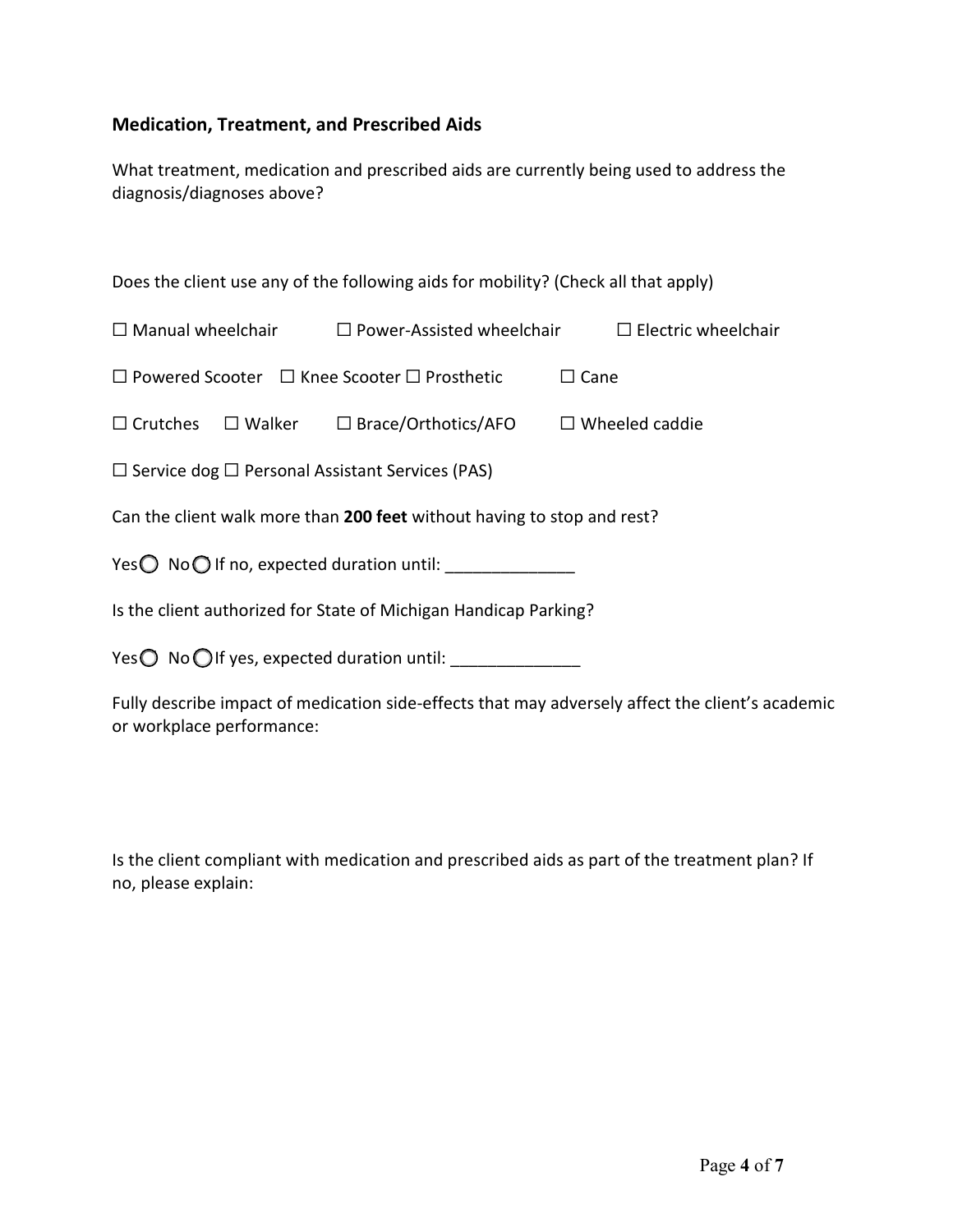## **Implications for Workplace or Academic/Student Life**

For each major life activity listed, denote whether there is impact from the medical condition. For each major life activity marked, provide an explanation to the right. (e.g., is impact episodic? permanent? How long does impact last? What is the level of severity?) As this is not a comprehensive list of major life activities, feel free to use the "other" spaces at the bottom if needed.

Life Activity: Eating

Substantial Impact? Yes ◯ No ◯

Explanation:

Life Activity: Walking (Can or cannot ambulate 200 feet without assistance?)

Substantial Impact? Yes  $\bigcirc$  No  $\bigcirc$ 

Explanation:

Life Activity: Gross motor movements (standing, bending, lifting, carrying items)

Substantial Impact? Yes  $\bigcirc$  No  $\bigcirc$ 

Explanation: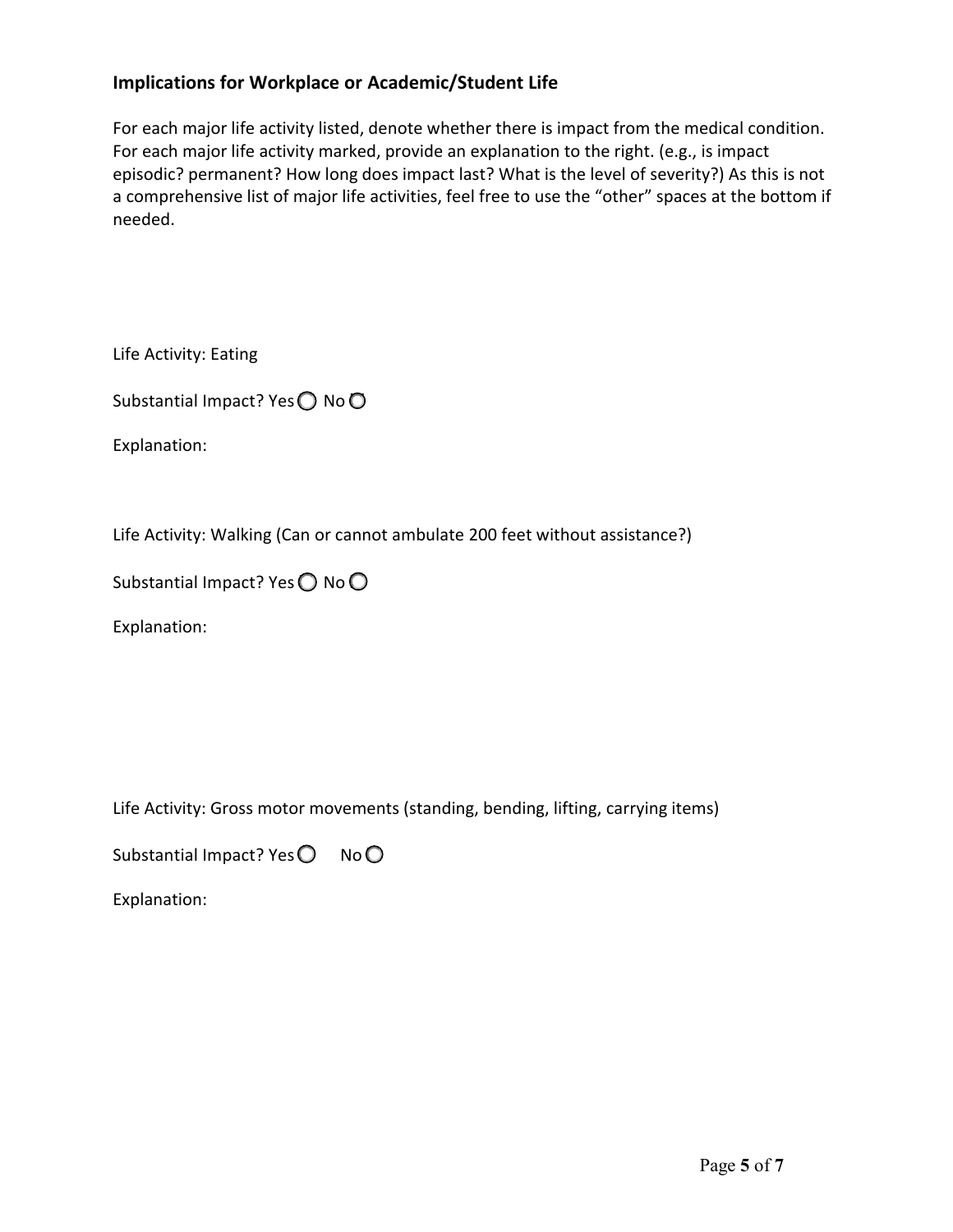Life Activity: Fine motor movements (typing, writing, texting, grasping, holding items) Substantial Impact? Yes $\bigcirc$  No  $\bigcirc$ 

Explanation:

Life Activity: Self-care (activities of daily living, i.e., dressing, bathing, personal hygiene, etc.)

Substantial Impact? Yes  $\bigcirc$  No  $\bigcirc$ 

Explanation:

Life Activity: Other (explain)

Substantial Impact? Yes ∩ No◯

Explanation:

Life Activity: Other (explain)

Substantial Impact? Yes ◯ No ◯

Explanation